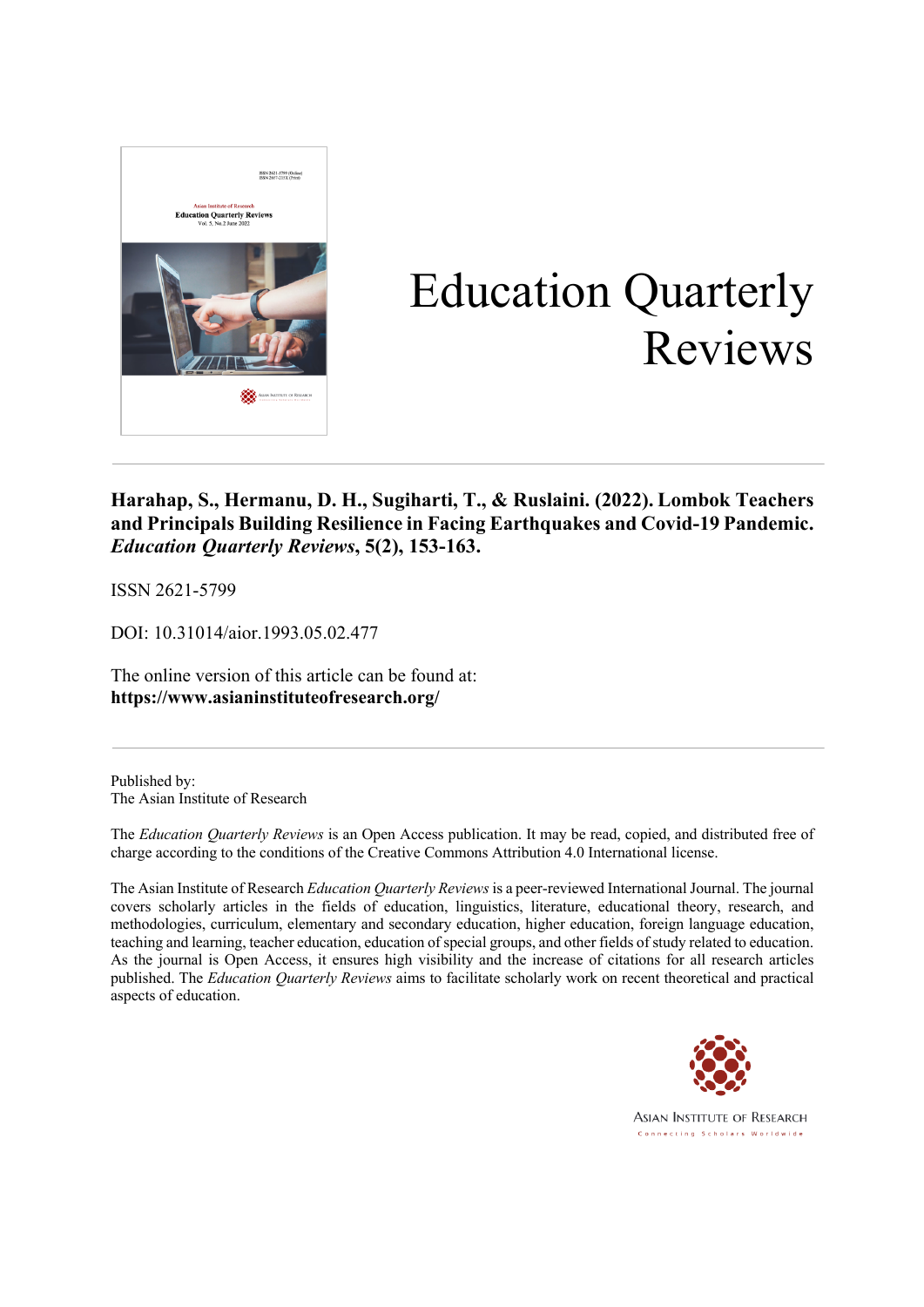

# Lombok Teachers and Principals Building Resilience in Facing Earthquakes and Covid-19 Pandemic

Sahala Harahap<sup>1</sup>, Diajeng Herika Hermanu<sup>2</sup>, Tanti Sugiharti<sup>3</sup>, Ruslaini<sup>4</sup>

1,2,3,4 Graduate School of Management, Universitas Pelita Harapan, Jakarta, Indonesia

Correspondence: Tanti Sugiharti, Graduate School of Management, Universitas Pelita Harapan, Karet Semanggi, Jakarta 12930, Indonesia. E-mail: tanti@ioa.or.id

#### **Abstract**

Effective leadership is needed when the organization faces difficult situations. When major earthquakes and pandemics successively hit North Lombok, the role of teachers and school principals significantly determined the resilience of the school organization's sustainability. The study aims to understand how elementary teachers and principals in Pemenang district, North Lombok regency, West Nusa Tenggara province, Indonesia built their school resilience in facing consecutive natural disasters; devastating earthquakes Covid-19 pandemic. This study focuses on how school leaders and their teams built the organization's resilience during consecutive disasters in North Lombok. The study used a qualitative phenomenology design. The data collection was conducted using semi-structured interviews, Forum Group Discussion, observations, and documentation. Purposive participants consisted of 17 teachers and two principals from 2 elementary schools. The authors found that teachers' and principals' resilience appears to be built through concrete action that the Education Office and principals facilitate to respond to challenges. It appears that concrete actions, management coordination processes, and choices of actions appropriate to the situation are essential factors in building resilience. It is concluded that efforts to build teachers' and principals'' resilience must align with the existing context and situation while paying attention to various resources at all levels and considering the diversity of perspectives regarding how individuals, organizations, or communities understand and respond to situations and events such as earthquakes and pandemic.

**Keywords:** Leadership, Resilience, Earthquakes, Pandemic, North Lombok

#### **1. Introduction**

As a country located in the Pacific ring of fire, Indonesia is a country that has the most active volcanoes and a high potential for natural disasters (Rahma, 2018). The Indo-Australian plate crosses Indonesia in the South, the Pacific in the East, and Eurasia in the North, making Indonesia a disaster-prone country from tectonic and volcanic activities. With such conditions, Indonesian people are familiar with natural disasters such as volcanic eruptions, earthquakes, or tsunamis.

One of the large-scale disasters in Indonesia and became the focus of the research was the Lombok earthquake in 2018. The earthquake, which mainly hit the district of North Lombok, West Nusa Tenggara, has become an interest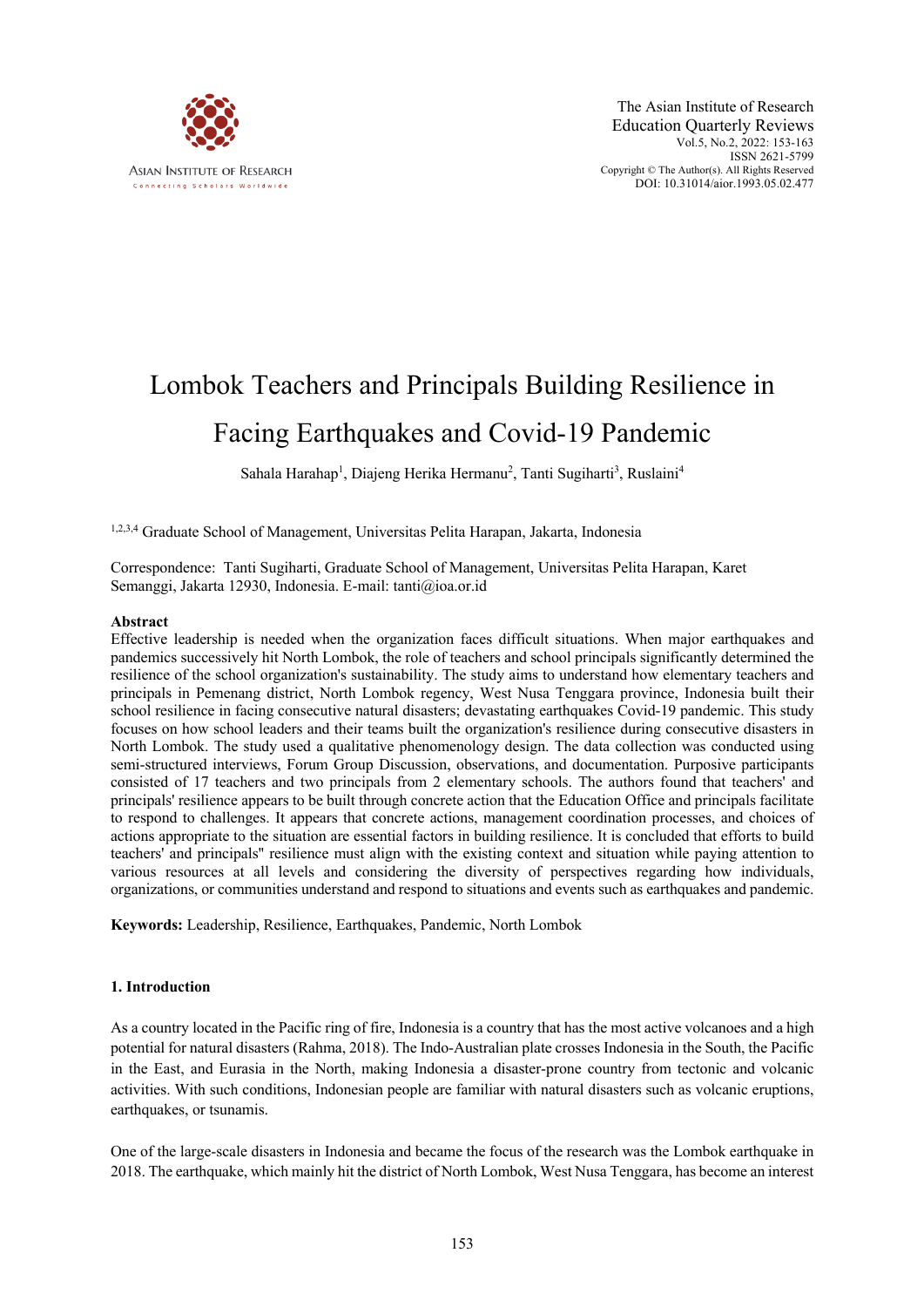in studying its distinctive pattern. It had an up-and-down pattern of seismicity, resulting in panic and confusion for the people who lived in the affected areas (Zulfazikra & Amir, 2020). The Lombok earthquake lasted for a relatively long period, starting at the end of July to mid-August 2018, with an unusual pattern of seismicity (shaking in the earth's crust), in the form of earthquakes with large and destructive magnitudes (seismic energy), successively and fluctuating (Zulfazikra & Kusumawati, 2020). According to Zulfazikra (2020) there were at least six earthquakes with a magnitude of more than 5.5 : [1] 29 July 2018 with a magnitude of 6.4 as the beginning of a series of earthquakes, [2] 5 August 2018 with a magnitude of 6.9 and a hypocentre depth of 34 km, [3] 9 August 2018 with a magnitude of 5.9, [4] 19 August 2018 with a magnitude of 6.3 and a hypocentre depth of 7.9 km and [5] 19 August 2018, in the evening, with a magnitude of 7.0 and a hypocentre depth of 25 km, and [6] 25 August 2018 with a magnitude of 5.5. In addition to those six earthquakes with a magnitude of 5.5 and above, the Meteorology, Climatology, and Geophysics Agency (BMKG) recorded more than 2000 mild aftershocks on Lombok island.

Based on the National Disaster Management Agency (BNPB) website dated 10 September 2018, these series of earthquakes brought a total death toll of 564 people, of which 467 were local people of North Lombok district. Injured victims reached 1,584 people, of which 829 were local people of North Lombok. There were 214 infrastructures such as bridges, roads, bus terminals, piers, irrigation to dams damaged and affected by the disaster, with the most damaged infrastructure occurring in North Lombok as many as 85 units. The number of schools damaged, both heavily, moderately, and lightly damaged, reached 1,194 units, of which 639 units were Elementary School buildings, 254 Early Childhood Education (PAUD) buildings, 155 Junior High School (SMP) buildings, 72 units of High School buildings, 56 units of Vocational High School buildings and 8 units of Special Schools (SLB) buildings. The earthquakes also damaged 46 markets, 105 hotels, and 566 shops. Financially, the total damage was estimated at Rp 10.1 trillion, and a total loss of Rp 2 trillion with the total funding requirement for rehabilitation was approximately Rp 8.6 trillion.

When life in North Lombok started to run normally, the region faced another disaster in a different form; the Covid-19 pandemic. Amid efforts to revive all elements of North Lombok society after the earthquake in 2018, the COVID-19 pandemic hit the country in early 2020. The communities were asked to stop all activities outside their homes, including teaching and learning activities.

To anticipate the spread of the Covid-19 virus among the world of education, governments from various countries have issued learning policies from home (Karasan & Erdogan, 2020). The Circular Letter of the Ministry of Education and Culture Number 15 of 2020 concerning Guidelines for Organizing Learning from Home in an Emergency Period for the Spread of Covid-19 was issued to fulfill students' rights to obtain educational services during the pandemic. Schools are given the freedom to manage their online teaching and learning activities (Lo Moro et al., 2020). The school closure policy affected nearly 69 million students from various levels in Indonesia. Schools were also asked to eliminate all exam activities that risk crowding out. For the first time in 3 decades, national examinations for grade 9 and 12 students were abolished (Arsendy et al., 2020).

For educators in North Lombok who are still in the recovery stage of teaching and learning activities after the earthquake, indeed, this pandemic condition has become another big challenge to face. More than 4,000 teachers and 30,000 students from 200 schools in 5 districts in North Lombok are struggling with limited school facilities and infrastructures. According to Rigianti (2020), limited network constraints are the most common challenges found in online learning. Other limitations are the lack of information technology mastery of teachers and students, inadequate facilities and infrastructure, and the high cost of technology support devices (Asmuni, 2020). The lack of educators' skills in using technology must be a big concern to be taken seriously so that learning can optimally run (Aliyyah et al., 2020).

From an economic perspective, the pandemic condition also significantly impacts North Lombok. North Lombok Regency is the entry point for foreign and local tourists to visit the famous Gili Islands, Gili Trawangan, Gili Meno, and Gili Air. The impact of the sluggish tourism sector can be seen in the policy of the North Lombok Regency Government to reduce the target of Regional Original Income (PAD) from the original Rp. 220 billion to Rp. 107.3 billion in September 2020. As stated by the Head of the Regional Revenue Agency (Bappeda) of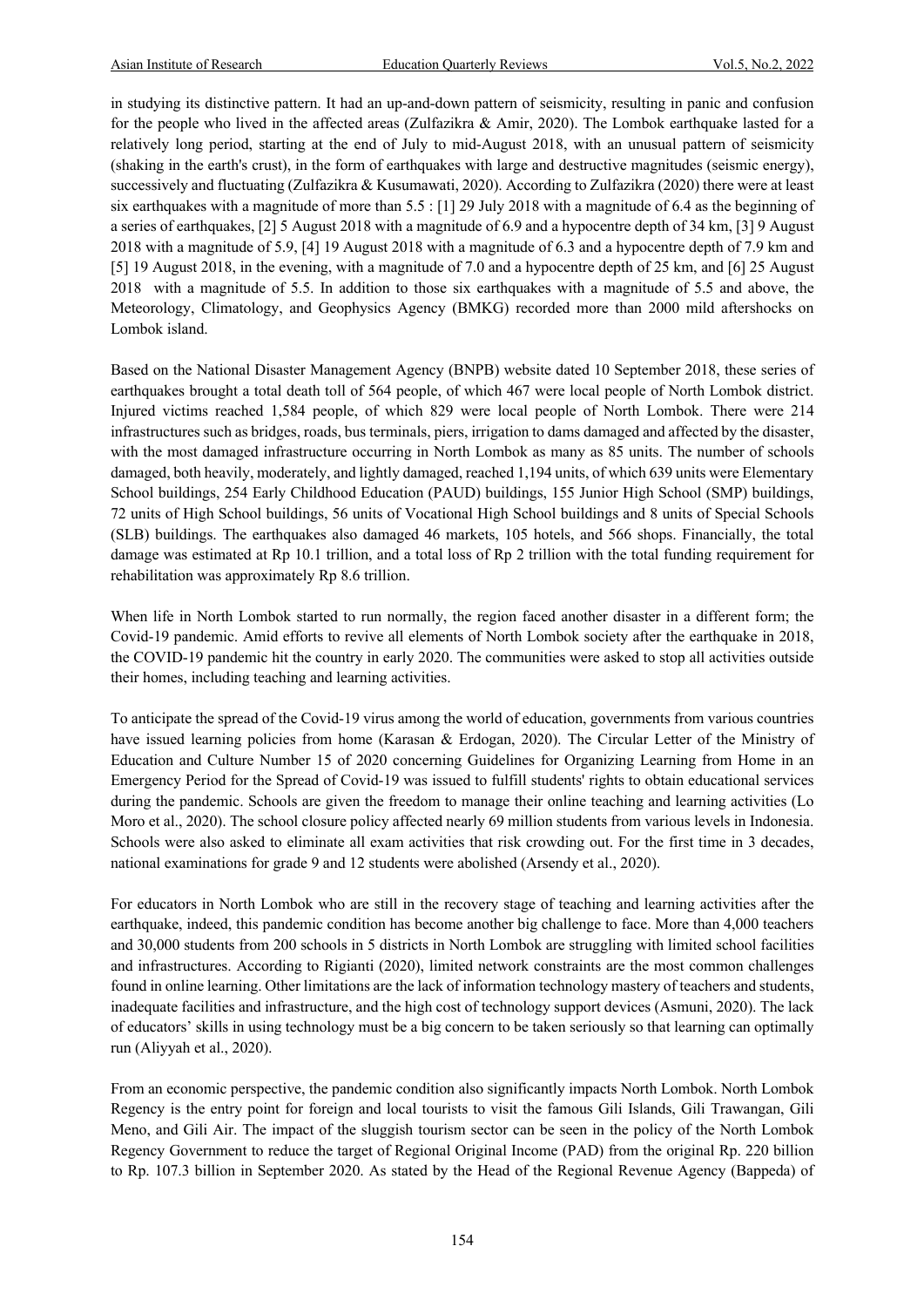North Lombok Regency, most of the PAD is obtained from hotel and restaurant taxes, but unfortunately, since the Covid-19 pandemic hit the island, the local government has to close down all hotels on the three Gilis (Ulum, 2020). This condition has excluded the lack of tourist activities in Senaru village as an alternative entrance to climbing Mount Rinjani, which provides a livelihood for many climbing guide operators (Rakhman, 2020).

In the education sector, Hamdi's research (Hamdi et al., 2021) which involved elementary school teachers in Pemenang district, North Lombok, found that there was a significant difference between the satisfaction levels of primary school teachers with civil servant status (ASN) and non-civil servant status during the Covid-19 pandemic. Hamdi explained that this might happen because ASN teachers are more secure from an economic perspective regarding wages/salaries with various types of accompanying allowances than non-ASN teachers. Although the study does not describe the scope of job satisfaction, it at least shows that economic conditions during the Covid-19 pandemic affect teacher job satisfaction, and then this job satisfaction can also affect teacher performance through work motivation (Hamdi et al., 2021).

With a unique, challenging profile, devastating earthquakes followed by the Covid-19 pandemic, the North Lombok district is an ideal location to understand how educators can build self-restraint to carry out their obligations amid a prolonged disaster. The concept of resilience that will be used as a reference in this research is resilience – the capacity to adapt and bounce back amid adversity (Windle, 2011). In an organizational context, Barasa, Mbau & Gilson (Barasa et al., 2018) stated that resilience was the ability of a system to continue to realize its goals in the face of challenges and turmoil. Resilience focuses not only on an organization's ability to cope with turmoil but also on adapting and transforming. Organizational resilience is influenced by the following factors: resources, readiness and planning, information management, mentoring, governance processes, leadership practices, organizational culture, human resources, social networks, and collaboration. There are 3 (three) main streams of conceptualization of resilience in organizations: (1) resilience as an organizational feature (something the organization has), (2) resilience as a result of organizational activities (something the organization does); and (3) resilience as a measure of the obstacles or disturbances that the organization can tolerate (Ruiz-Martin et al., 2018).

However, all the disasters and crises that an organization faces, in this case, schools, are not entirely destructive. They can also be a driving force for schools to become more influential organizations in the future (Lo Moro et al., 2020). From various studies conducted in various countries, there are three good practices school leaders can do to deal with emerging challenges (D'angelo et al., 2020; Fernandez, A. A., & Shaw, 2020): [1] Implementing servant leadership, focuses on empowerment, engagement, collaboration and placing the interests of the people above personal interests, [2] Delegating leadership responsibilities to more people in the team so that they can make better quality decisions in the face of various challenges. The social complexity is just too immense for any leader to face alone. Today's leaders need one or more leadership teams whose members have broad expertise and problem-solving skills to assist in setting appropriate priorities and to guide specific organizational actions (Southwick et al., 2017), [3] Communicating well, tactically, and effectively with various stakeholders by utilizing various communication media (Fernandez & Shaw, 2020; Kurita et al., 2021).

This study aims to determine how educators from two elementary schools located in Pemenang district, North Lombok built resilience when facing the challenges of the devastating earthquakes and the Covid-19 pandemic. Pemenang district is the smallest of 5 districts in North Lombok. There are 25 primary schools in this district, with 260 teachers and principals according to North Lombok Statistics Agency, 2021 (Kabupaten Lombok Utara, 2021). In the 2018 earthquake, most districts were severely damaged, including the school buildings, so teaching and learning activities had to be carried out in emergency tents for several months. The contours of the Pemenang area, which are primarily hills and beaches, further worsen the earthquake's impact. The tourist area of 3 Gili is located in the Pemenang district. Therefore, this research is important considering: [1] Lombok Island, where Pemenang district suffered the most in the 2018's earthquake, is a disaster-prone area so that the chances for natural disasters to reoccur on Lombok Island will always be highly possible; [2] Students' learning should not stop even when a disaster strikes. The understanding gained from this research will be helpful for policymakers to decide what activities or treatment should be given to educators (in this case, teachers and school principals) so that they have the resilience to continue carrying out their duties when facing a disaster.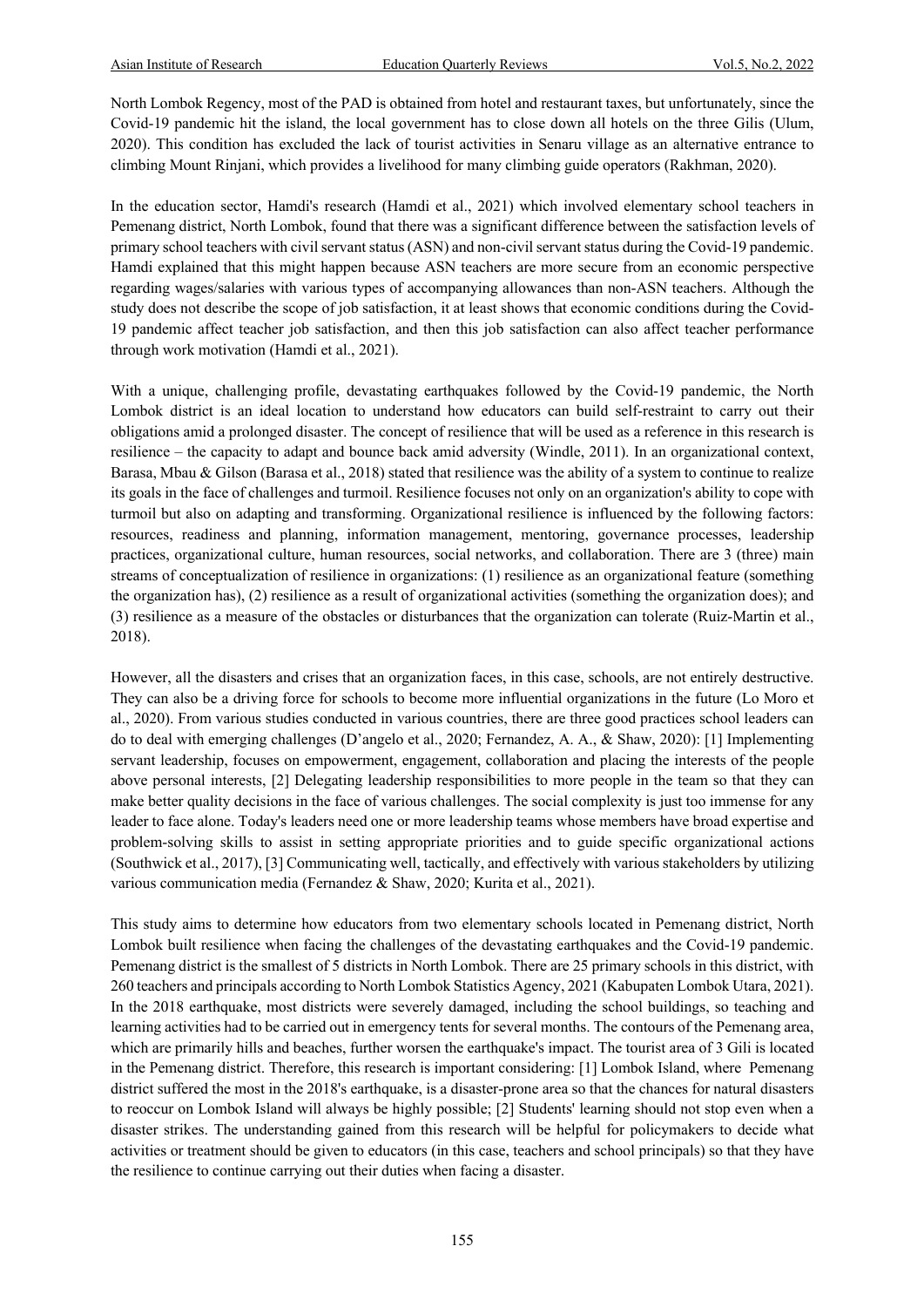# **2. Method**

This study used a qualitative method with a phenomenological approach. Phenomenological research aims to reveal the similarity of meaning which is the essence of a concept or phenomenon that is consciously and personally experienced by a group of individuals in their lives. According to Creswell (2016), phenomenological research describes the experiences or phenomena experienced by a person. So the phenomenological approach in this study was used to reveal the experiences of educators in Pemenang district, North Lombok, in building resilience when facing the earthquake disaster in August 2018, which was then followed by the Covid-19 pandemic in March 2020.

Research participants were selected using the purposive sampling method with the selection criteria: [1] working as a teacher or school principal in Pemenang district when the 2018 earthquake and covid-19 pandemic occurred, [2] Currently working as a teacher or school principal in North Lombok. With these criteria, 17 research participants were gathered: 2 principals from SDN 3 Pemenang Timur and SDN 5 Pemenang Timur; 8 teachers from SDN 3 Pemenang Timur, 6 teachers from SDN 5 Pemenang Timur, and 1 Kepala Bidang (Division Head) at North Lombok Education Office who once worked as a school principal, so the researcher used him as a critical informant to obtain a broad range of information from a helicopter view. To obtain information related to the individual resilience of the Principals and Division Head, researchers carried out semi-structured interviews. Meanwhile, researchers carried out focused group discussions for teacher participants to obtain information related to group resilience. This focus differentiation was carried out with the consideration that the Principals and Division Head are in leadership positions who will direct the people they lead, while teachers collectively are in subordinate positions who will act following the direction of their leaders.

The questions in the interviews were open to obtain information on participants' experiences when facing the earthquake in North Lombok in 2018, which was followed by the Covid-19 pandemic situation in 2020 and how they built resilience so that they were still able to carry out their roles as educators well. The question line is designed using the fact - feeling - finding - future scheme from Greenaway (2002), in the form of open questions such as the following: [1] conditions/situation at the time of the earthquake/pandemic [2] what was felt, [3] what was found, [4] what can be applied in the future under the same conditions. This scheme was chosen with the consideration that all questions were open-ended to trigger participants to issue more elaborative responses. Not all questions were forced to be answered because they depended on the natural response developed during the interview.

Data analysis began with preparing transcripts of all interview results, which were then processed with NVivo software tools to carry out the reduction and elimination process to obtain the core theme of the participants' experiences reflected in the project map image processed by the NVivo software. The core themes obtained were then analyzed by developing a textural description (the phenomena that occurred to participants) and a structural description (explaining how the phenomenon occurred) to gain meaning from the experiences of participants in building resilience when facing challenges in the student learning process when the earthquake occurred in 2018 and followed by the COVID-19 pandemic in 2020.

# **3. Result and Conclusion**

The NVivo software generated an idea map based on words that often appeared during the interview and focused group discussions. Those words were "school", "learning", and "condition". NVivo software then generated a project map that showed an idea map of all the words that emerged during the interview and focused discussion as follows: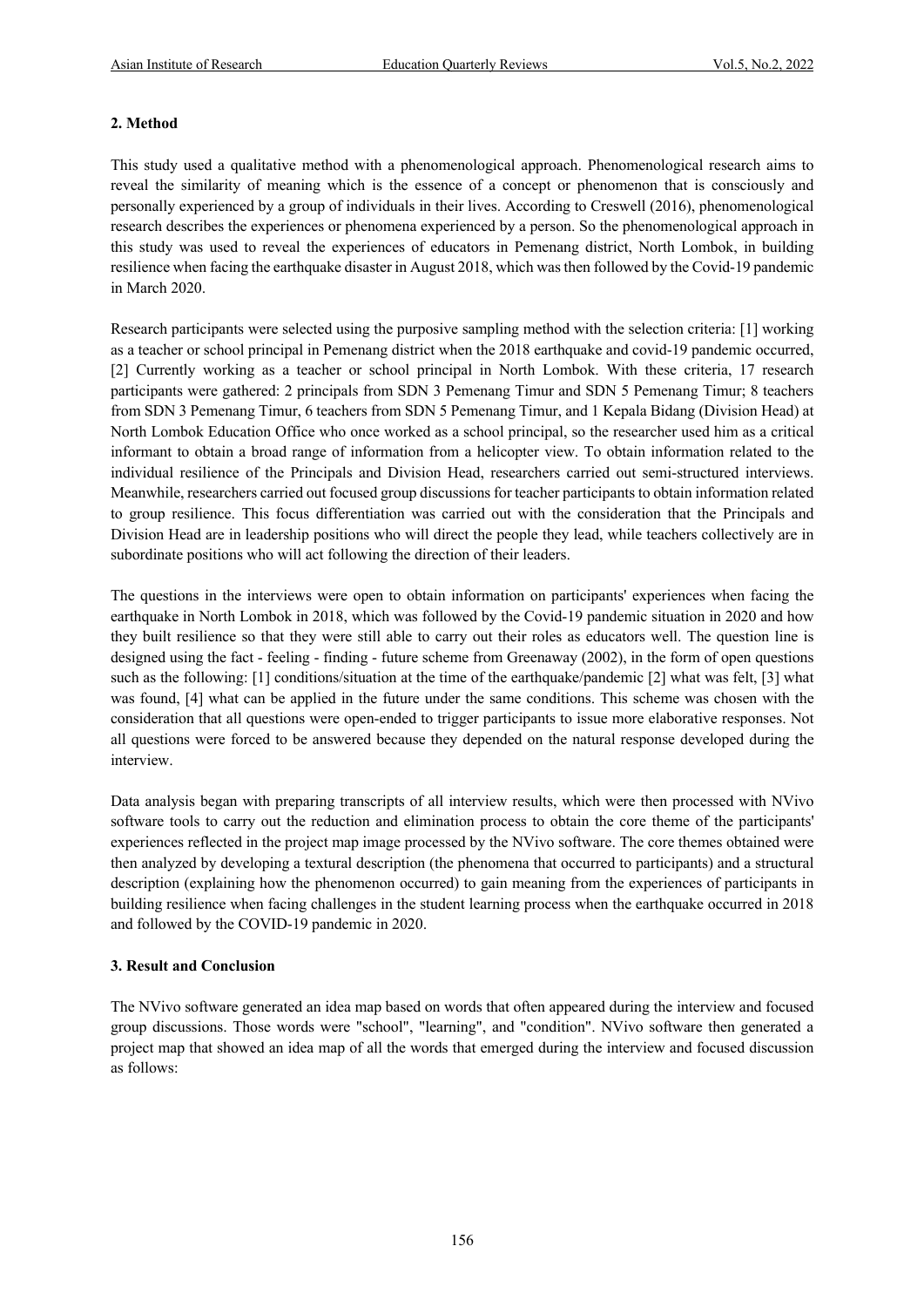

Figure 1: Project Map

Based on the project map above, this research focused on discussing three elements: [1] Earthquake events; discussing the conditions of the earthquake and the learning process that took place after the earthquake, [2] the occurrence of the Covid-19 pandemic; discussing the pandemic conditions and the learning process during the pandemic, as well as [3] Reflection on personal reasons; discussing things that strengthened participants to continue to carry out their roles when facing many challenges. The summary of the results of participant interviews regarding those three elements is as follows:

#### *3.1 Earthquake Incident*

#### 3.1.1. Earthquake Condition

The first earthquake occurred on 29 July 2018 in Bayan, followed by an earthquake measuring 7.4 M on 5 August. Earthquakes occurred continuously; hundreds of small earthquakes hit Lombok island every day. The earthquake gradually stopped within six months. The earthquake's tremors were left and right and up and down, making it difficult for the affected residents to move around. After the 5 August earthquake, almost 95 % of houses in North Lombok collapsed. Most of the school buildings also collapsed, some libraries were still standing in the unstable condition. Many of the learning equipment (books, teaching aids, computers) were damaged. All of the classrooms were destroyed. The ruins of the buildings made the surrounding so dusty, since the earthquake occurred during the dry season.

#### 3.1.2. Learning Process

The principal's first focus was on preventing teachers from becoming complacent with the existing conditions so that they could immediately go back to work to handle the situation under the coordination of the Education Office. In the first week, there was no learning process at all. According to a circular letter from the Education Office, the school principal then instructed the teachers to register students at the refugee camps. Teachers collected student data by going around the village to look for students' whereabouts while motivating the students they met to want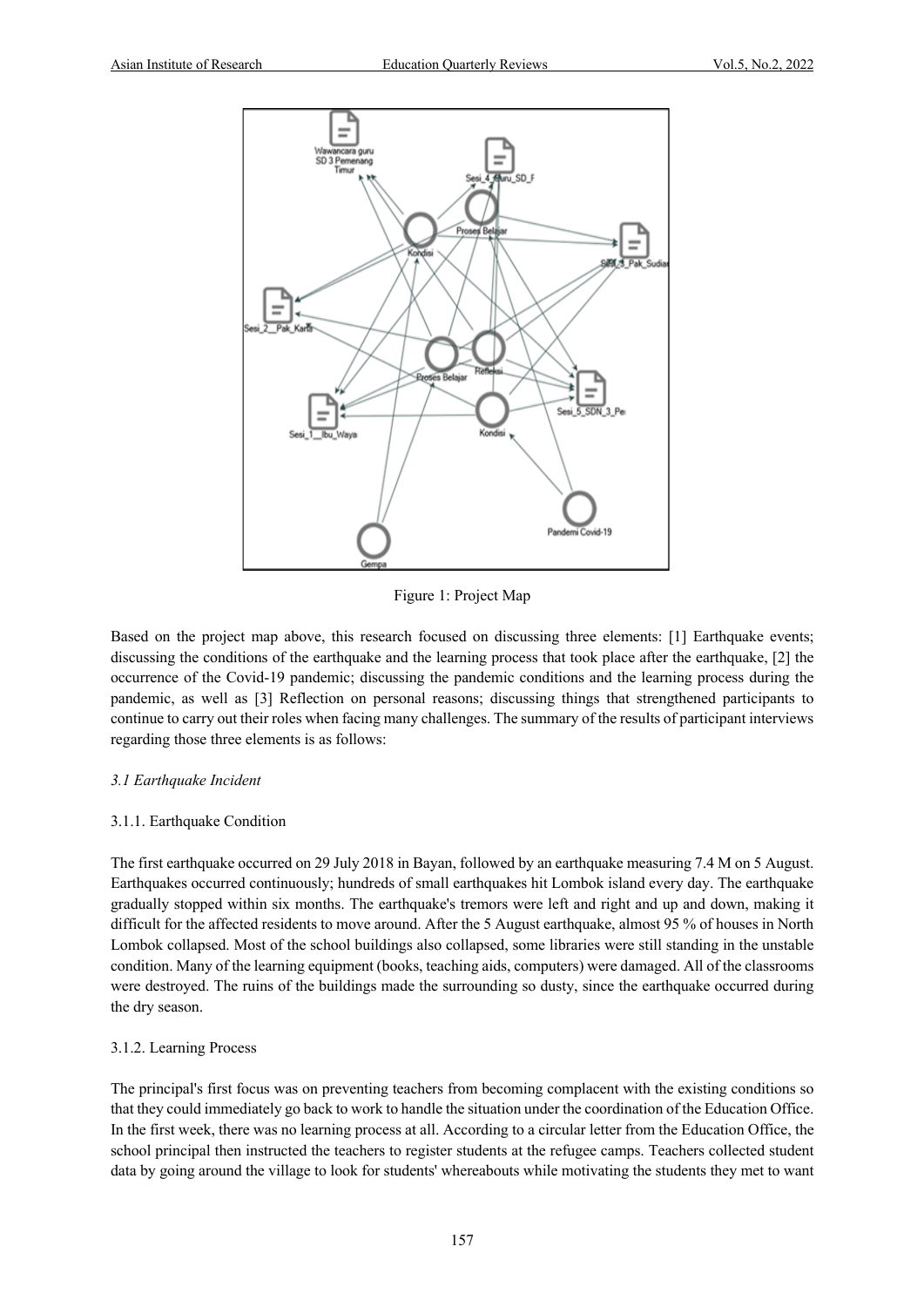to study again. The school principal and teachers were given a target time from the Education Office; two weeks after the earthquake, emergency classes must be available so that face-to-face learning activities could be carried out.

After two weeks, the principal and teachers gathered to discuss how to carry out student learning activities. They agreed to form study groups at the refugee camps where a team of teachers would bring in each study group. No matter how many students were present at the post and whoever was in it, they would be invited to study, regardless of which elementary school they came from. The principal then made a schedule for the teacher team at the assigned post. To get learning tools and facilities that were destroyed/damaged by the earthquake, the principal actively sought donations from private networks, in addition to the assistance coordinated by the Education Office. On the other hand, some parents sent their children to families outside the North Lombok district. So the Education Office supported them by providing a cover letter so that the children could be accepted at a public school in a new location.

At first, the focus of the learning activities was trauma healing. They did not use traditional learning materials. Trauma healing was necessary because many children and parents were traumatized and did not want to leave the shelter due to the endless daily earthquakes, so they did not allow their children to study. Many teachers were also traumatized because they lost their houses and belongings too. The trauma healing materials were guided by nongovernmental organizations (NGOs) who had expertise in handling such cases. After trauma healing was carried out, the next thing to do was prepare the learning materials. The teachers taught mixed class materials while students from various classes studied together.

Initially, the learning activities were located under the trees in the refugee camp location. However, they could not stay under the tree for long since there was a risk of being crushed by branches due to aftershocks that were still occurring frequently. One month after the earthquake, they received some tents from the national red-cross. After having a tent, learning activities were moved from the refugee camp to a tent school. However, a more appropriate and permanent learning location was needed to focus on learning activities. Approximately on the third month, the Temporary Learning Classroom (RKBS) was ready. With the RKBS, teaching and learning activities could run normally. Many NGOs and Ministries provided support to North Lombok at that time so that North Lombok became the fastest district in handling education after the earthquake. The Regent of North Lombok then received an award related to the speed of handling post-earthquake education from the Governor of West Nusa Tenggara for making all teaching and learning activities could return to normal within three months.

#### *3.2. Covid-19 Pandemic*

# 3.2.1. Pandemic Conditions

When teachers and school principals were organizing the learning process and enjoying the comfort of new school buildings, the COVID-19 pandemic suddenly stroke the whole nation. The pandemic conditions in North Lombok happened according to the central government's announcement in early April 2020. The pandemic was felt more severe than the earthquake because everyone was affected. During the earthquake, lots of aid came from various parties, and people from outside the island came to take care of them. While houses were destroyed and property was lost, there was never a food shortage. There was so much food at that time; it was like sleeping with instant noodles walls and pillows with rice sacks. In the pandemic, everything was complicated. Gili tourism was severely affected, so the economy became tough. Wanting to earn extra money from selling things was difficult because everyone was also struggling economically. It was also impossible to ask the local government for help, knowing that they were also in trouble; fund was limited because they needed to be diverted to handle the pandemic. Local people needed to fend for themselves. They did not know when this pandemic would end.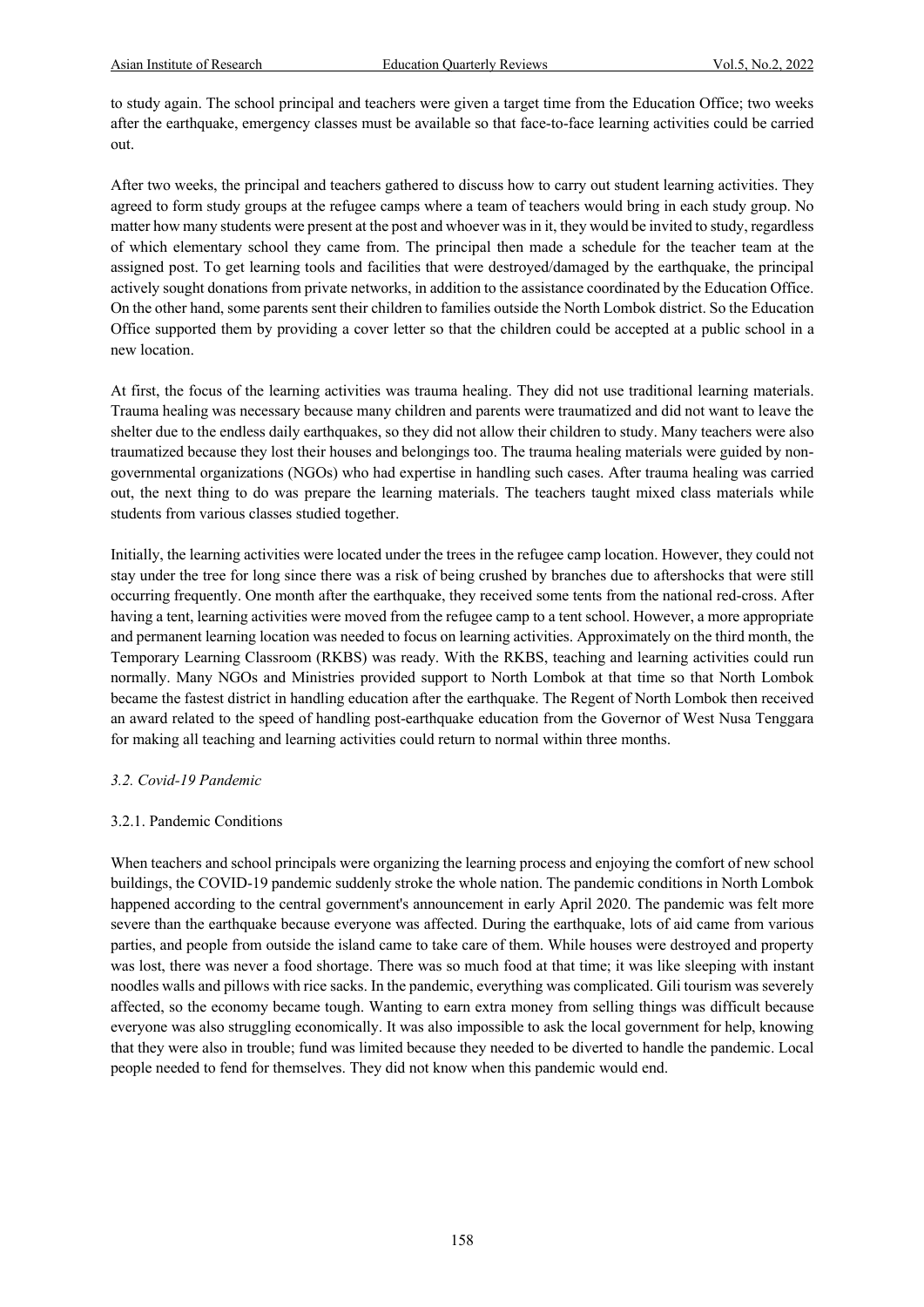### 3.2.2. School Learning Process

Just when adjusting to new school buildings, The Ministry of Education and Culture issued a regulation on 16 March 2020 that they were not allowed to do face-to-face learning and they had to study from home (BDR/*Belajar dari Rumah*). However, BDR was not possible to run due to limited internet access. Not to mention the issue of limited mobile phones where many families only had one mobile and used by working parents so students could not study.

Principals and teachers eventually translated BDR as a home visit. The principal instructed the teachers to go around the village to visit students gathered in certain houses/bale-bale agreed with the parents. The teachers came to deliver teaching materials and distributed the Student Worksheet (LKS). The results of student work were then taken on the next visit while giving assignments and new teaching materials. For students in locations with good internet access, study assignments were given via SMS and then collected during visits. Zoom access was utterly impossible to do. This home visit was successful because the children were not going anywhere during the COVID-19 pandemic. Teachers taught mixed classes because students gathered based on location, not grade levels.

The principal's biggest challenge was how to continue to maintain the spirit of the teachers because making visits required a lot of money and effort. Efforts were being made to divert School Operational Assistance (BOS) funds for visiting purposes. However, since the amount of BOS received was small, the additional costs for teacher visits were not big enough. Currently, face-to-face learning is carried out daily up to 10.30 AM. Students take turns to come to school in each class, except 6-grade students who study normally every day because they are about to take their final exams. The learning process during the pandemic is more complicated than during the earthquake. The curriculum target cannot be completed because the learning duration becomes longer. Children become more challenging to understand teaching materials. So then schools now focus on keeping children willing to continue learning, not on achieving learning targets.

#### *3.3. Reflection on Personal Reasons*

# 3.3.1. Principal's Perspective

After reflecting, the things that made me able to endure are:

1) Before serving as principal, I worked as a teacher for quite some time. I loved working as a teacher. I enjoyed teaching in the classroom and meeting the children. There was a great longing to see children be able to learn, and so that I was trying to do whatever it took to be able to see the children continue to learn in a suffering condition after the earthquake.

2) I always wanted to become a teacher, for I believed this was a good field of charity. Attending school college became my priority.

3) I had immense devotion and discipline as a teacher. Indeed, it was our duty to become teachers under any circumstances.

4) My sense of responsibility as a teacher, I felt the need to know the condition of my students after the earthquake occurred; this made me dare to leave the house after the earthquake.

5) I was able to regulate emotions in dealing with post-earthquake trauma. Emotionally it was hard, but I thought that instead of being traumatized at home doing nothing, I had better get out of the house to do something.

6) My challenging teaching experience in remote areas on the previous assignments encouraged me not to give up quickly in the face of difficulties. I became accustomed to obstacles and challenges.

7) My desire kept me learning, for I believe there were many things I still did not know.

8) I received appreciation and support from the teachers at my school. They always supported me, and this inspired me to do positive things.

#### 3.3.3 *Kepala Bidang* (Division Head) Perspective

After reflecting, the things that made me and the schools survive are: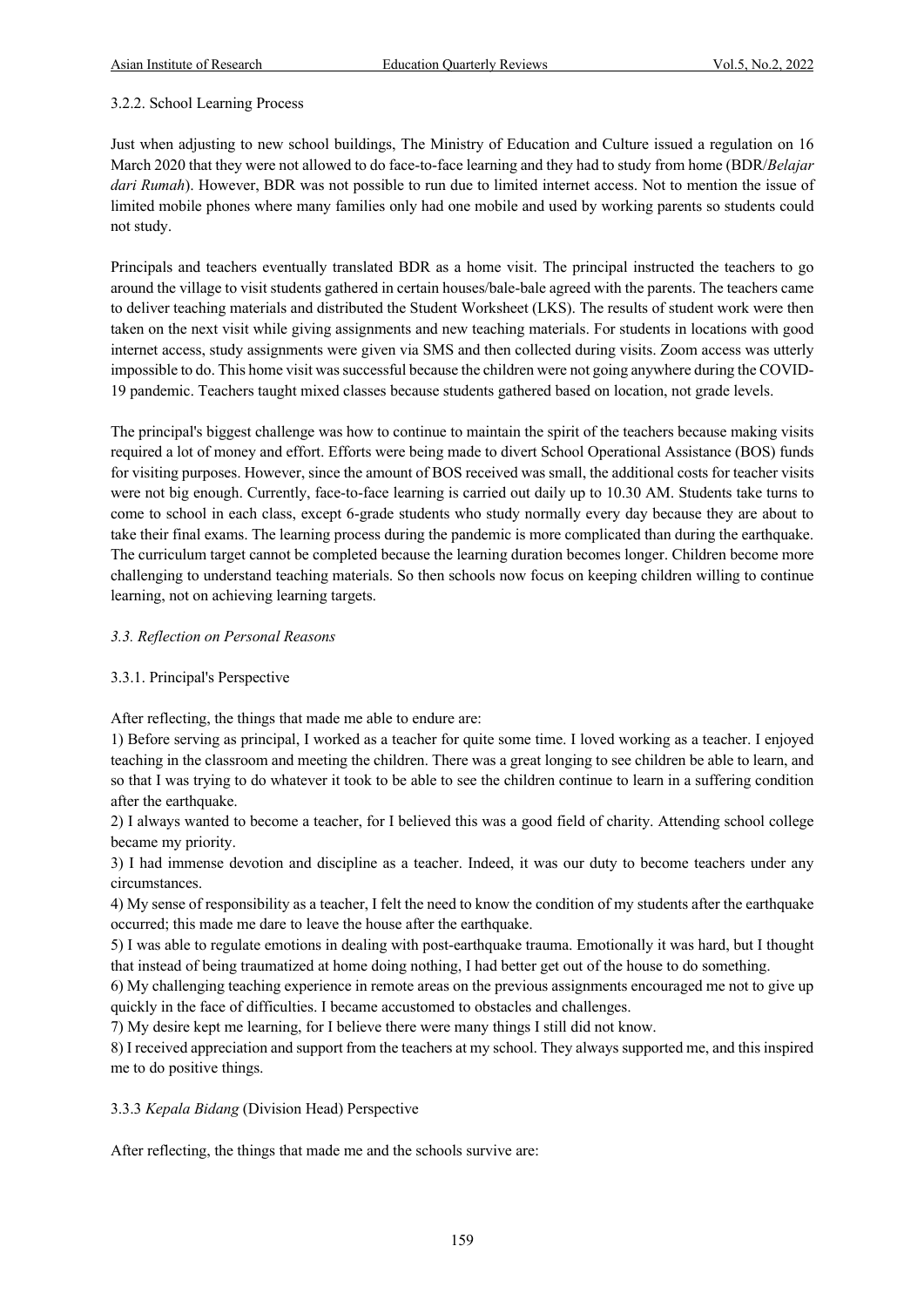1) My ability to encourage myself. I thought that it was my duty to pay attention to how children, teachers, and school assets could be saved after the earthquake.

2) Inviting teachers to think together to deal with the obstacles in front of us so that they do not keep thinking about the loss they experienced. Because if that happened, education in North Lombok would not go through any process.

3) The active role of the Education Office in moving schools so that they were not complacent and ready to move when a disaster occurred so that under any circumstances, teachers and principals could carry out their duties properly. I also needed to ensure that the school management process ran well so that it would not interfere with students' learning activities.

4) There is support from the Regent. Currently, the momentum for education improvement is good because the new Regent cares about education issues. The budget is indeed limited because everything is being used to handle the pandemic, but for 2022 we will focus on developing the quality of teachers through comparative study activities, internships, soft skills, and hard-skills training.

3.3.4. Teacher's Perspective

After reflecting, the things that made me able to endure are:

1) A sense of responsibility that it is the duty to be a teacher in any situation. Indeed, this has become my duty because that is all I live.

2) There is an attitude of mutual support and mutual encouragement from co-workers.

3) We wonder what will happen to our children if we do nothing. There is a great longing for us to see children learning, a strong bond between children and teachers.

4) Much attention from outsiders to us during the earthquake motivated me to do something. They just wanted to come all the way to take care of us all; why don't we just keep quiet?

5) I would feel ashamed as a local person if outsiders cared and came to help us during the earthquake; why did we as local people stay silent?

6) We did not feel alone during the earthquake; even though our house was destroyed, we never ran out of food, we did not worry about what we would eat the other day.

The following are some notes related to specific responses: [1] responses stating that a pandemic event was considered more complicated than an earthquake only appeared in teacher participants and did not appear at all for Principals and Division Head, [2] responses emerged from Division Head were more a lot of things related to things outside of him, because of that the reflections arising were not only about the things that made him survive, but also how to make the schools survive.

The elaboration of events shows that the earthquakes seem more memorable than the pandemics, as it can be seen from the reflection responses that specifically refer to the earthquake moments, not both occurrences or the pandemic moments. On the other hand, the occurrence of the pandemic, although it did not destroy homes and property, was perceived to be more severe than the earthquake. This happened because the earthquake had a massive disturbance intensity in a shorter period, was visible, clearly ended, accompanied by support from many parties. Meanwhile, the intensity of the pandemic is long-term, it is unclear when it will end, the invisible nature of the virus, and no sufficient support from many parties, so it feels like everything has to be faced alone.

In the case of earthquakes, Spoon's et al., (2020) study related to the 2015 Nepal earthquake appears to be in line with the statement above. The study found that apart from the traumatic experiences that occurred, the disaster recovery efforts also provided positive experiences for the well-being of individuals and groups, which aroused from a sense of togetherness as a community present together in harmony, and therefore they felt closer to one another. Likewise, the role of the principal as a leader in North Lombok in this study is seen to be very important in building this togetherness. Yukl (2003) stated that transformative leadership, in this case, carried out by school principals, would empower teachers to perform effectively by building their trust, creating a conducive climate for the development of innovation and creativity.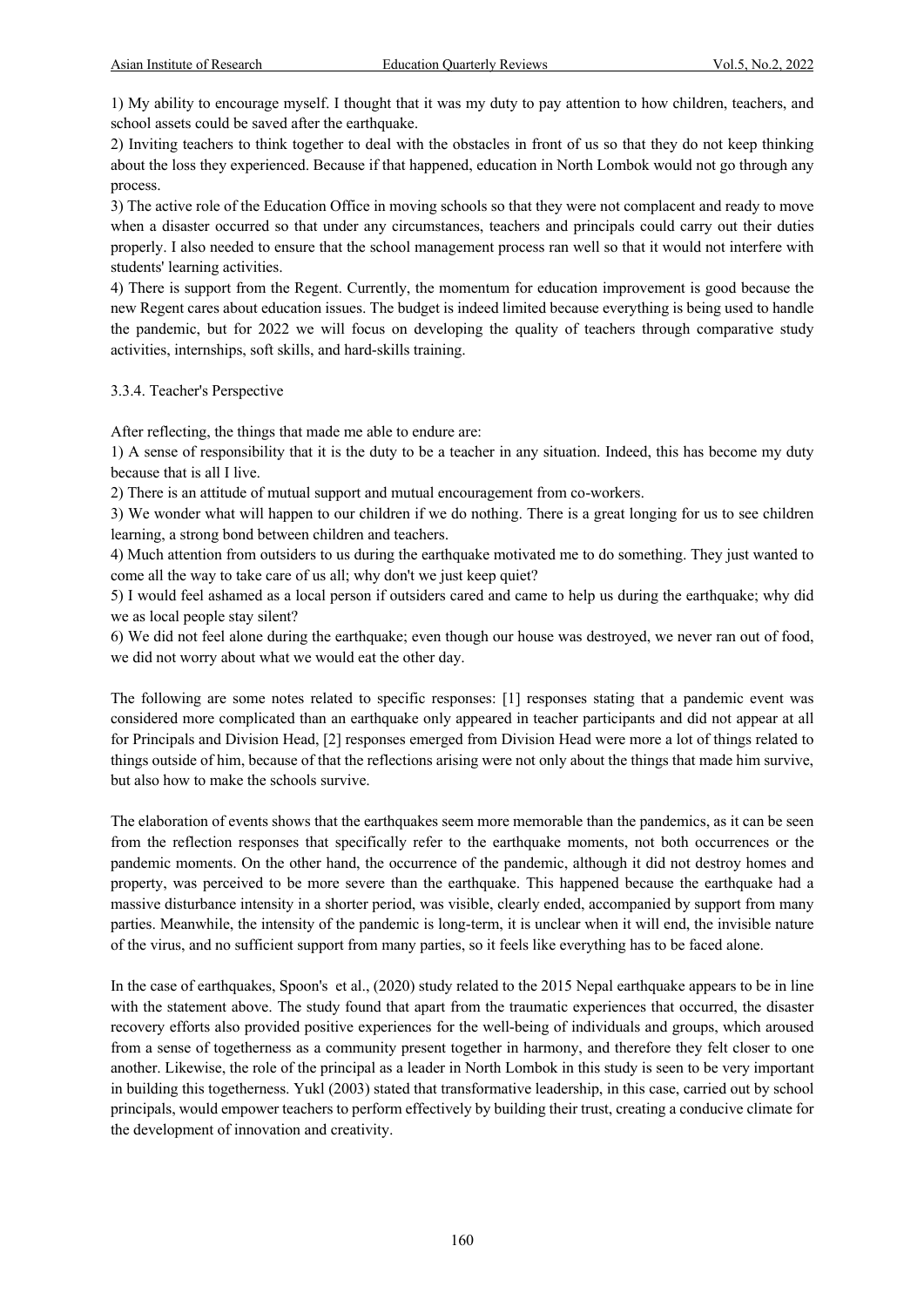In the pandemic, Godinic's et al., (2020) literature review seems to explain the above statement. The study concludes that economic uncertainty in the pandemic will result in job uncertainty, resulting in identity disturbances, namely conditions that are not in harmony with one's identity with the new reality that emerges, which will then reduce psychological well-being. Unfortunately, not everyone understands how to deal with (coping strategies) uncertainty during this pandemic, which can potentially produce mental health disorders during the pandemic (Rettie & Daniels, 2020). The Indonesian Mental Medicine Specialist Association (PDSKJI) survey dated 14 May 2020 supported this view. Their data stated that of 2,364 participants from all over Indonesia, 77% experienced psychological trauma, 69% experienced psychological problems, 68% experienced anxiety, and 67 % experienced depression during the pandemic. Of those who were depressed, 49% even thought about the death.

The elaboration of resilience shows that the resilience of teachers and principals appears to be built as a process through concrete action that the Education Office and principals facilitate to respond to challenges in a situation. It appears that concrete actions, management coordination processes, and choices of actions appropriate to the context of the situation are essential factors in building the resilience of teachers and principals. This is in line with the study of Sun & Stewart (2007), which states that resilience needs to be seen as a process built through interactions between individuals, the social environment, and the wider community. Ungar's study (2004) also states that resilience needs to be seen as a social construction influenced by many multidimensional factors that each has its uniqueness. Furthermore, Ungar (2008) states that resilience is a dynamic interplay between individuals and their resources. Wherein the context of adversity, resilience is the individual's capacity to navigate in order to respond to psychological resources, social, cultural, and physical resources that exist for their wellbeing, as well as the capacity to individually and collectively negotiate together to ensure that these resources are present and shared following the context of the existing situation and culture.

The elaboration of reflection and personal reasons shows that the ability to find personal meaning from what is done seems to be an essential factor in building individual resilience of teachers and principals (who in this study are principals who used to be teachers). This is in line with Hansen's 1995 study in Gu (2018), which states that teacher resilience is related to one's strength and belief in one's vocational commitment as a teacher, where a sense of calling (inner calling) to become a teacher and a commitment to serving is a differentiator for the teaching profession if compared to other professions and occupations. Furthermore, Brunetti 2006, in Gu (2018) defines teacher resilience as a quality that allows teachers to maintain their commitment to teaching and doing other things related to teaching, apart from the challenges and obstacles that arise repeatedly (a quality that enables teachers to maintain their commitment to teaching and teaching practices despite challenging conditions and recurring setbacks). If it is related to the point of resilience as a process (Gu, 2018), then it states that the resilience of teachers is specific and contextual - not only influenced by the context and situation of the school where teaching and classes are faced, but also the broader context and professional situation in which they live. The context of this research is how the policies and treatment of structural officials from the Education Office to teachers.

This research should be seen as an initial effort to understand the dynamics of building resilience in the context of education in a prolonged disaster situation, where resilience is seen from the separate realm of teachers and school principals as individuals, as well as the social domain of teachers and principals as part of the school organization. There are several limitations of this study, including: [1] the limited number of participants: only two elementary school principals from the same district, [2] did not involve students and parents as beneficiaries of education, and [3] a list of questions has not differentiated between individual resilience and group resilience. With the availability of a longer time, this limitation can be corrected through the following: [1] increasing the number and expanding the levels of schools involved, by including junior and senior high schools, so that the analysis can include education level variables, [2] expanding the research area to districts in North Lombok Regency, so that the analysis can include location variables, [3] separate the constructs of individual resilience from group resilience, so that the mapped dynamics become richer, [4] add other constructs, such as transformational leadership so that the analysis becomes more affluent, and [5] strengthen the research design, such as using a qualitative grounded theory approach, or making it a mixed method.

Regarding the implications, seeing resilience as a process also means that resilience can be built based on a conscious effort designed in a structured manner. From the answers of research participants, it appeared that they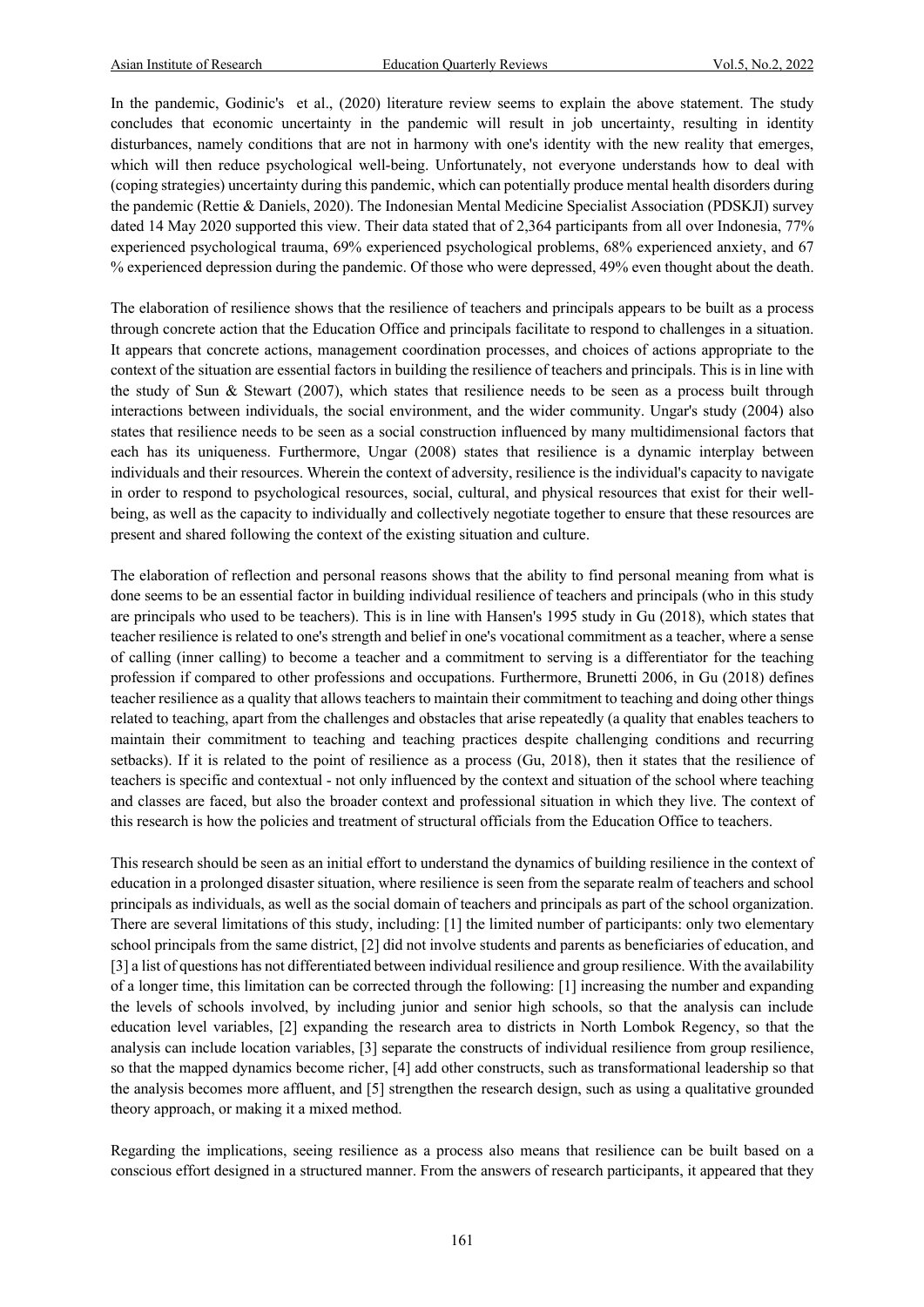felt a more significant challenge in the pandemic when compared to the occurrence of the earthquake. In response to this, the local government of the North Lombok Regency or the West Nusa Tenggara Province through the related offices may consider strengthening the resilience of teachers and school principals so that they will be able to carry out their roles optimally during this pandemic. Efforts to strengthen resilience can be in individual training programs accompanied by community assistance, with participants involving various relevant stakeholders in the community.

#### **4. Discussion**

Resilience as a process seems to embed to an event. Thus, efforts to build resilience must align with the existing context and situation while paying attention to various resources at the individual, organizational, or community level. Moreover, efforts to build resilience need to consider the diversity of perspectives regarding how individuals, organizations, or communities understand and respond to situations and events. At the individual level, inviting individuals to seek personal meaning for what they do has a vital role in building resilience.

#### **References**

- Aliyyah, R. R., Rachmadtullah, R., Samsudin, A., Syaodih, E., Nurtanto, M., & Tambunan, A. R. S. (2020). The perceptions of primary school teachers of online learning during the COVID-19 pandemic period: A case study in Indonesia. *Journal of Ethnic and Cultural Studies*, *7*(2), 90–109.
- Arsendy, S., Gunawan, C. J., Rarasati, N., & Suryadarma, D. (2020). Teaching and Learning during School Closure: Lessons from Indonesia.
- Asmuni, A. (2020). Problematika pembelajaran daring di masa pandemi Covid-19 dan solusi pemecahannya (Online learning challenges during Covid-19 pandemic period and their solution). *Jurnal Pedagogy*, *7*(4), 281–288.
- Barasa, E., Mbau, R., & Gilson, L. (2018). What is resilience and how can it be nurtured? A systematic review of empirical literature on organizational resilience. *International Journal of Health Policy and Management*, *7*(6), 491.
- Creswell, J. W. (2016). Research design: pendekatan metode kualitatif, kuantitatif, dan campuran (Research design: qualitative, quantitative and mixed-method). *Yogyakarta: Pustaka Pelajar*, 5.
- D'angelo, D., Sinopoli, A., Napoletano, A., Gianola, S., Castellini, G., Del Monaco, A., Fauci, A. J., Latina, R., Iacorossi, L., & Salomone, K. (2020). Strategies to exiting the COVID-19 lockdown for workplace and school: A scoping review. *Safety Science*, 105067.
- Fernandez, A. A., & Shaw, G. P. (2020). Academic leadership in a time of crisis: the coronavirus and COVID‐19. *Journal of Leadership Studies*, *14*(1), 39–45.
- Godinic, D., Obrenovic, B., & Khudaykulov, A. (2020). Effects of economic uncertainty on mental health in the COVID-19 pandemic context: social identity disturbance, job uncertainty and psychological well-being model. *Int. J. Innov. Econ. Dev*, *6*, 61–74. http://dx.doi.org/10.18775/ijied.1849-7551-7020.2015.61.2005
- Greenaway, R. (2002). The art of reviewing. *Journal of the Institute of Training and Occupational Learning*, *3*(1), 47–53.
- Gu, Q. (2018). (Re) conceptualising teacher resilience: A social-ecological approach to understanding teachers' professional worlds. In *Resilience in Education* (pp. 13–33). Springer. https://doi.org/10.1007/978-3-319- 76690-4\_2
- Hamdi, H., Asrin, A., & Fahruddin, F. (2021). Kepuasan Kerja Guru SD pada Masa Pandemi Covid-19 di Gugus 2 Kecamatan Pemenang Lombok Utara Provinsi NTB (Elementary Teachers' Work Satisfaction during Covid-19 Pandemic Period in Pemenang District, North Lombok Regency, West Nusa Tenggara province). *Jurnal Studi Guru dan Pembelajaran*, *4*(1), 157–162.
- Kabupaten Lombok Utara, B. (2021). *KABUPATEN LOMBOK UTARA DALAM ANGKA 2021*(North Lombok Regency in Figures 2021).
- Karasan, A., & Erdogan, M. (2020). Prioritization of influence factors for selecting e–learning systems. In *International Conference on Intelligent and Fuzzy Systems*, 550–556.
- Kurita, J., Sugawara, T., & Ohkusa, Y. (2021). Estimated effectiveness of school closure and voluntary event cancellation as COVID-19 countermeasures in Japan. *Journal of Infection and Chemotherapy*, *27*(1), 62–64.
- Lo Moro, G., Sinigaglia, T., Bert, F., Savatteri, A., Gualano, M. R., & Siliquini, R. (2020). Reopening schools during the COVID-19 pandemic: Overview and rapid systematic review of guidelines and recommendations on preventive measures and the management of cases. *International Journal of Environmental Research and Public Health*, *17*(23), 8839.